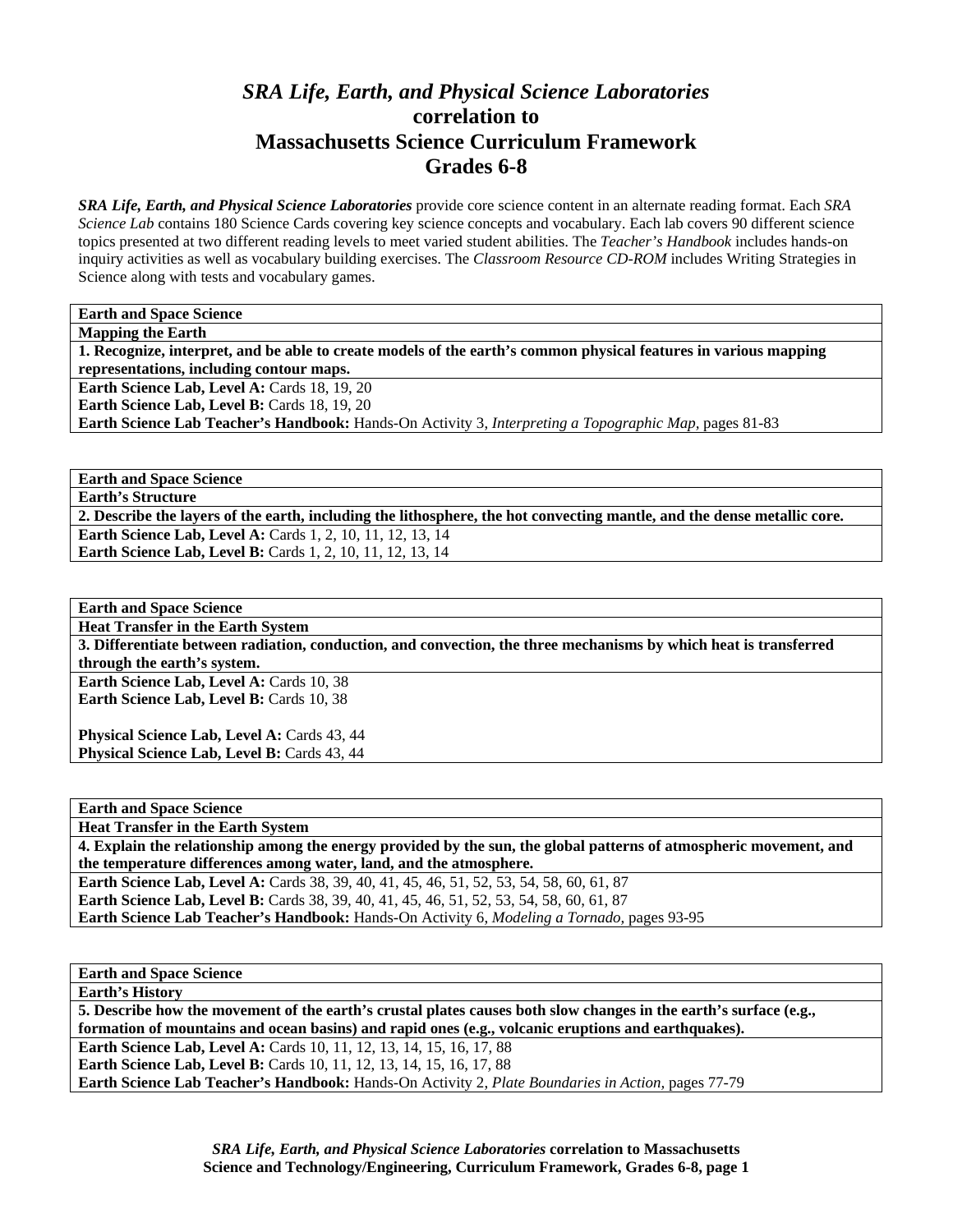**Earth and Space Science** 

**6. Describe and give examples of ways in which the earth's surface is built up and torn down by natural processes, including deposition of sediments, rock formation, erosion, and weathering.** 

**Earth Science Lab, Level A: Cards 15, 17, 22, 24, 25, 26, 27, 28, 88 Earth Science Lab, Level B:** Cards 15, 17, 22, 24, 25, 26, 27, 28, 88

**Earth and Space Science** 

**Earth's History** 

**Earth's History** 

**7. Explain and give examples of how physical evidence, such as fossils and surface features of glaciation, supports the theories that the earth has evolved over geologic time.** 

Life Science Lab, Level A: Card 67

Life Science Lab, Level B: Card 67

**Life Science Lab Teacher's Handbook:** Hands-On Activity 5, *Making Fossils,* pages 93-95

**Earth Science Lab, Level A: Cards 30, 32, 33, 34 Earth Science Lab, Level B: Cards 30, 32, 33, 34** 

**Earth and Space Science** 

**The Earth in the Solar System** 

**8. Recognize that gravity is a force that pulls all things on and near the earth toward the center of the earth. Gravity plays a major role in the formation of the planets, stars, and solar system and in determining their motions.** 

Earth Science Lab, Level A: Cards 66, 68 **Earth Science Lab, Level B: Cards 66, 68** 

Physical Science Lab, Level A: Cards 57, 59 Physical Science Lab, Level B: Cards 57, 5 9

**Earth and Space Science** 

**The Earth in the Solar System** 

**9. Describe lunar and solar eclipses, the observed phases of the moon, and tides. Relate them to the relative positions of the earth, moon, and sun.** 

Earth Science Lab, Level A: Cards 64, 65, 66 **Earth Science Lab, Level B: Cards 64, 65, 66** 

**Earth and Space Science** 

**The Earth in the Solar System** 

**10. Compare and contrast properties and conditions of objects in the solar system (i.e., sun, planets, and moons) to those on Earth (i.e., gravitational force, distance from the sun, speed, movement, temperature, and atmospheric conditions). Earth Science Lab, Level A: Cards 69, 70, 71, 72, 73** 

**Earth Science Lab, Level B: Cards 69, 70, 71, 72, 73** 

**Earth and Space Science The Earth in the Solar System 11. Explain how the tilt of the earth and its revolution around the sun result in an uneven heating of the earth, which in turn causes the seasons. Earth Science Lab, Level A: Card 62 Earth Science Lab, Level B: Card 62**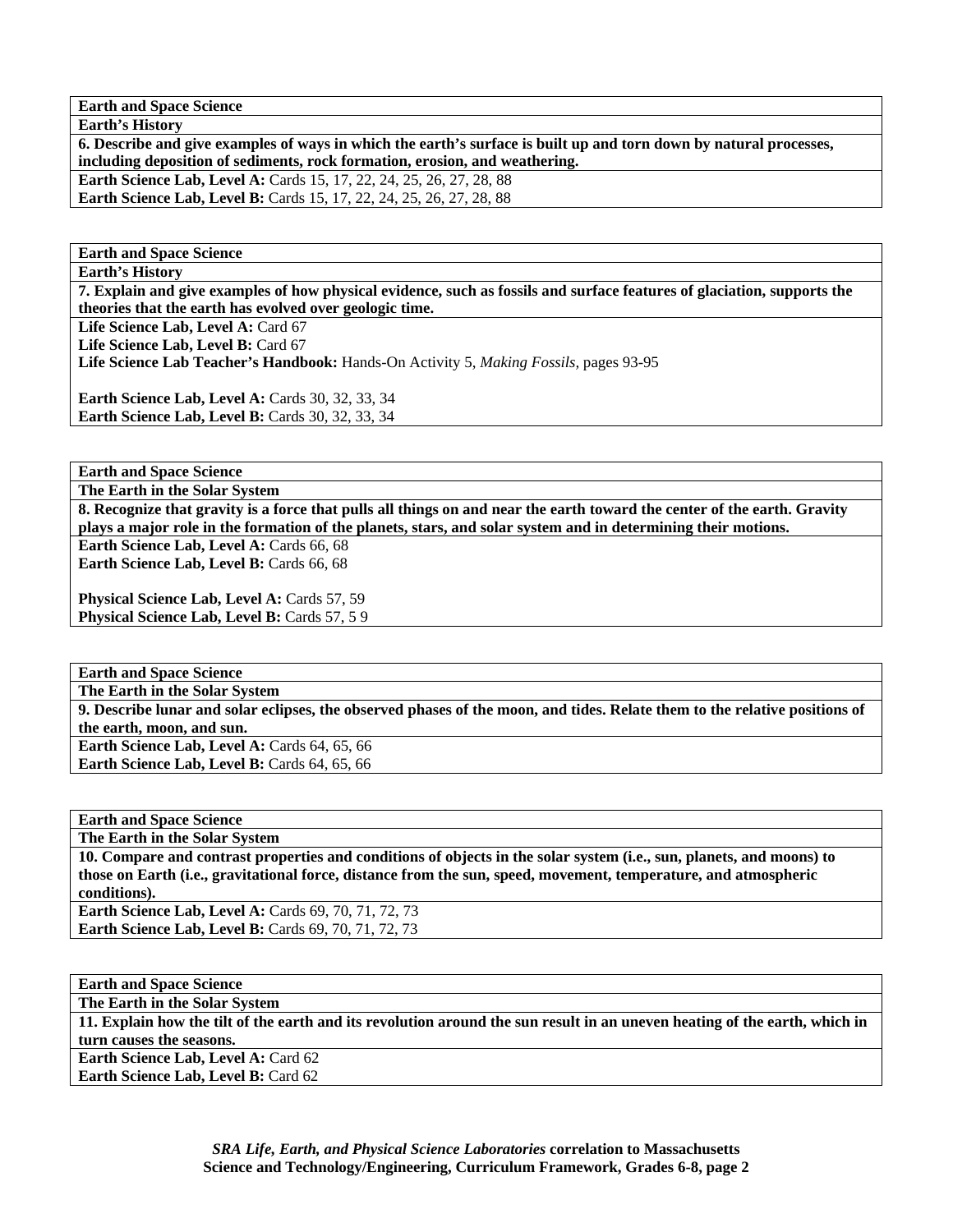**Earth and Space Science** 

**The Earth in the Solar System** 

**12. Recognize that the universe contains many billions of galaxies, and that each galaxy contains many billions of stars. Earth Science Lab, Level A: Cards 75, 77** Earth Science Lab, Level B: Cards 75, 77

**Life Science (Biology)** 

**Classification of Organisms 1. Classify organisms into the currently recognized kingdoms according to characteristics that they share. Be familiar with organisms from each kingdom.**  Life Science Lab, Level A: Cards 1, 2, 11, 12, 13, 14, 15, 16, 17, 18, 19, 20, 21, 22, 25, 26, 27, 28, 29, 30, 31, 32, 33, 34, 35, 36, 37, 38, 39, 40 Life Science Lab, Level B: Cards 1, 2, 11, 12, 13, 14, 15, 16, 17, 18, 19, 20, 21, 22, 25, 26, 27, 28, 29, 30, 31, 32, 33, 34, 35, 36, 37, 38, 39, 40 **Life Science Lab Teacher's Handbook:** Hands-On Activity 2, *Culturing Bacteria,* pages 81-83; Hands-On Activity 3, *Investigating Arthropods,* pages 85-87

**Life Science (Biology)** 

**Structure and Function of Cells** 

**2. Recognize that all organisms are composed of cells, and that many organisms are single-celled (unicellular), e.g., bacteria, yeast. In these single-celled organisms, one cell must carry out all the basic functions of life.** 

Life Science Lab, Level A: Cards 1, 5, 6, 7, 11, 12, 13, 14

**Life Science Lab, Level B:** Cards 1, 5, 6, 7, 11, 12, 13, 14

**Life Science Lab Teacher's Handbook:** Hands-On Activity 1, *Examining Cells,* pages 77-79

**Life Science (Biology)** 

**Structure and Function of Cells** 

**3. Compare and contrast plant and animal cells, including major organelles (cell membrane, cell wall, nucleus, cytoplasm, chloroplast, mitochondria, vacuoles).** 

**Life Science Lab, Level A: Cards 6, 7, 8, 9, 10** 

**Life Science Lab, Level B:** Cards 6, 7, 8, 9, 10

**Life Science Lab Teacher's Handbook:** Hands-On Activity 1, *Examining Cells,* pages 77-79

**Life Science (Biology)** 

**Structure and Function of Cells** 

**4. Recognize that within cells, many of the basic functions of organisms (e.g., extracting energy from food and getting rid of waste) are carried out. The way in which cells function is similar in all living organisms.** 

**Life Science Lab, Level A: Cards 6, 7, 8, 9, 10** 

**Life Science Lab, Level B:** Cards 6, 7, 8, 9, 10

**Life Science Lab Teacher's Handbook:** Hands-On Activity 1, *Examining Cells,* pages 77-79

**Life Science (Biology)** 

**Systems in Living Things** 

**5. Describe the hierarchical organization of multicellular organisms from cells to tissues to organs to systems to organisms.** 

Life Science Lab, Level A: Card 44 Life Science Lab, Level B: Card 44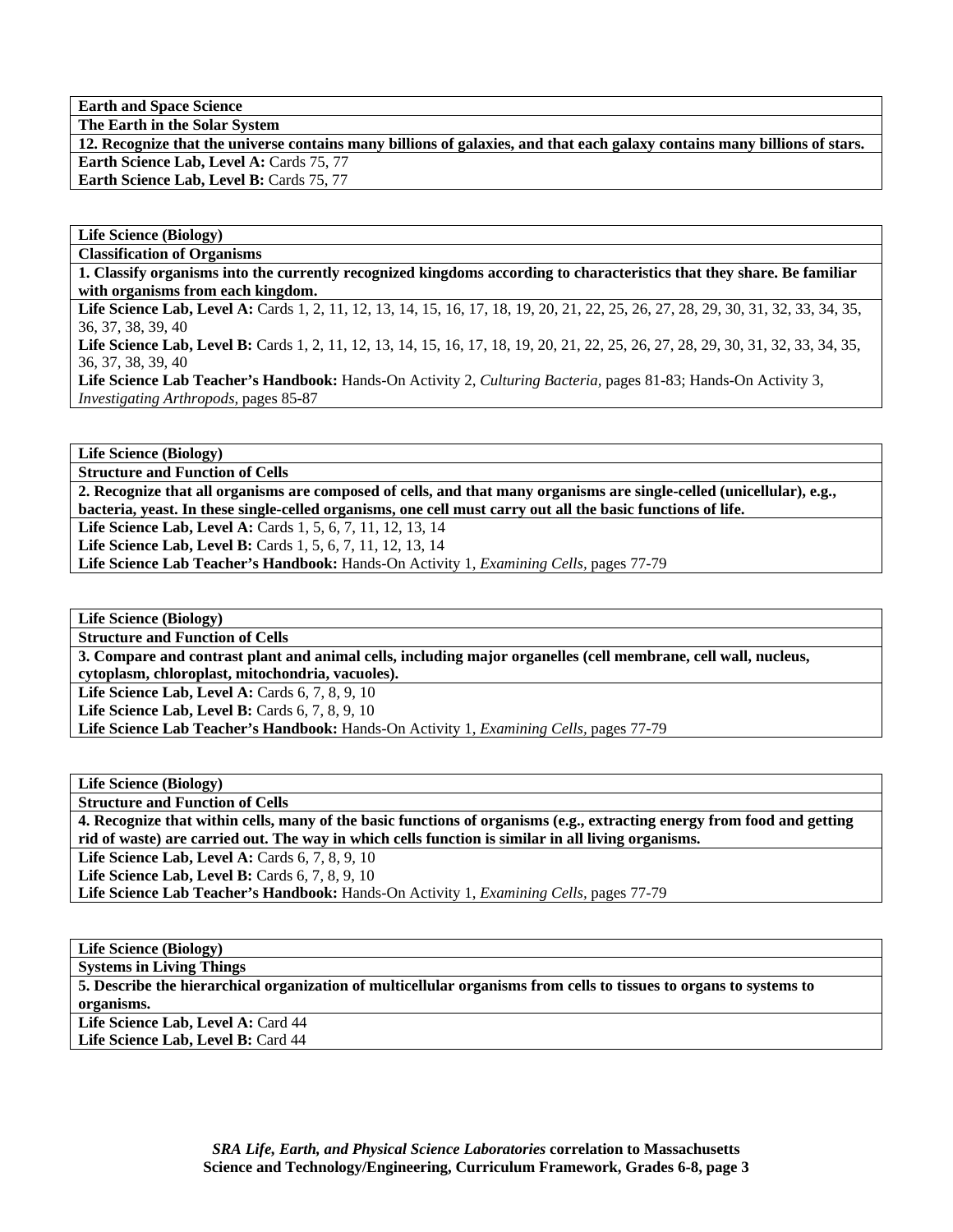**Life Science (Biology)** 

**Systems in Living Things 6. Identify the general functions of the major systems of the human body (digestion, respiration, reproduction, circulation, excretion, protection from disease, and movement, control, and coordination) and describe ways that these** 

**systems interact with each other.** 

Life Science Lab, Level A: Cards 45, 46, 47, 48, 49, 50, 51, 52, 53, 54, 55, 56, 57, 58

**Life Science Lab, Level B:** Cards 45, 46, 47, 48, 49, 50, 51, 52, 53, 54, 55, 56, 57, 58

**Life Science Lab Teacher's Handbook:** Hands-On Activity 4, *Your Cardiovascular System,* pages 89-91

**Life Science (Biology)** 

**Reproduction and Heredity** 

**7. Recognize that every organism requires a set of instructions that specifies its traits. These instructions are storied in the organism's chromosomes. Heredity is the passage of these instructions from one generation to another.** 

**Life Science Lab, Level A:** Cards 10, 61, 62, 63 Life Science Lab, Level B: Cards 10, 61, 62, 63

**Life Science (Biology)** 

**Reproduction and Heredity** 

**8. Recognize hereditary information is contained in genes located in the chromosomes of each cell. A human cell contains about 30,000 different genes on 23 different chromosomes.** 

**Life Science Lab, Level A: Cards 10, 62, 63 Life Science Lab, Level B:** Cards 10, 62, 63

**Life Science (Biology)** 

**Reproduction and Heredity** 

**9. Compare sexual reproduction (offspring inherit half of their genes from each parent) with asexual reproduction (offspring is an identical copy of the parent's cell).** 

Life Science Lab, Level A: Cards 61, 62 Life Science Lab, Level B: Cards 61, 62

**Life Science (Biology) Evolution and Biodiversity 10. Give examples of ways in which genetic variation and environmental factors are causes of evolution and the diversity of organisms.**  Life Science Lab, Level A: Cards 64, 65, 66, 68 Life Science Lab, Level B: Cards 64, 65, 66, 68

**Life Science (Biology)** 

**Evolution and Biodiversity** 

**11. Recognize that evidence drawn from geology, fossils, and comparative anatomy provides the basis of the theory of evolution.** 

Life Science Lab, Level A: Cards 67, 68

Life Science Lab, Level B: Cards 67, 68

**Life Science Lab Teacher's Handbook:** Hands-On Activity 5, *Making Fossils,* pages 93-95

**Earth Science Lab, Level A: Cards 30, 32, 33, 34 Earth Science Lab, Level B: Cards 30, 32, 33, 34**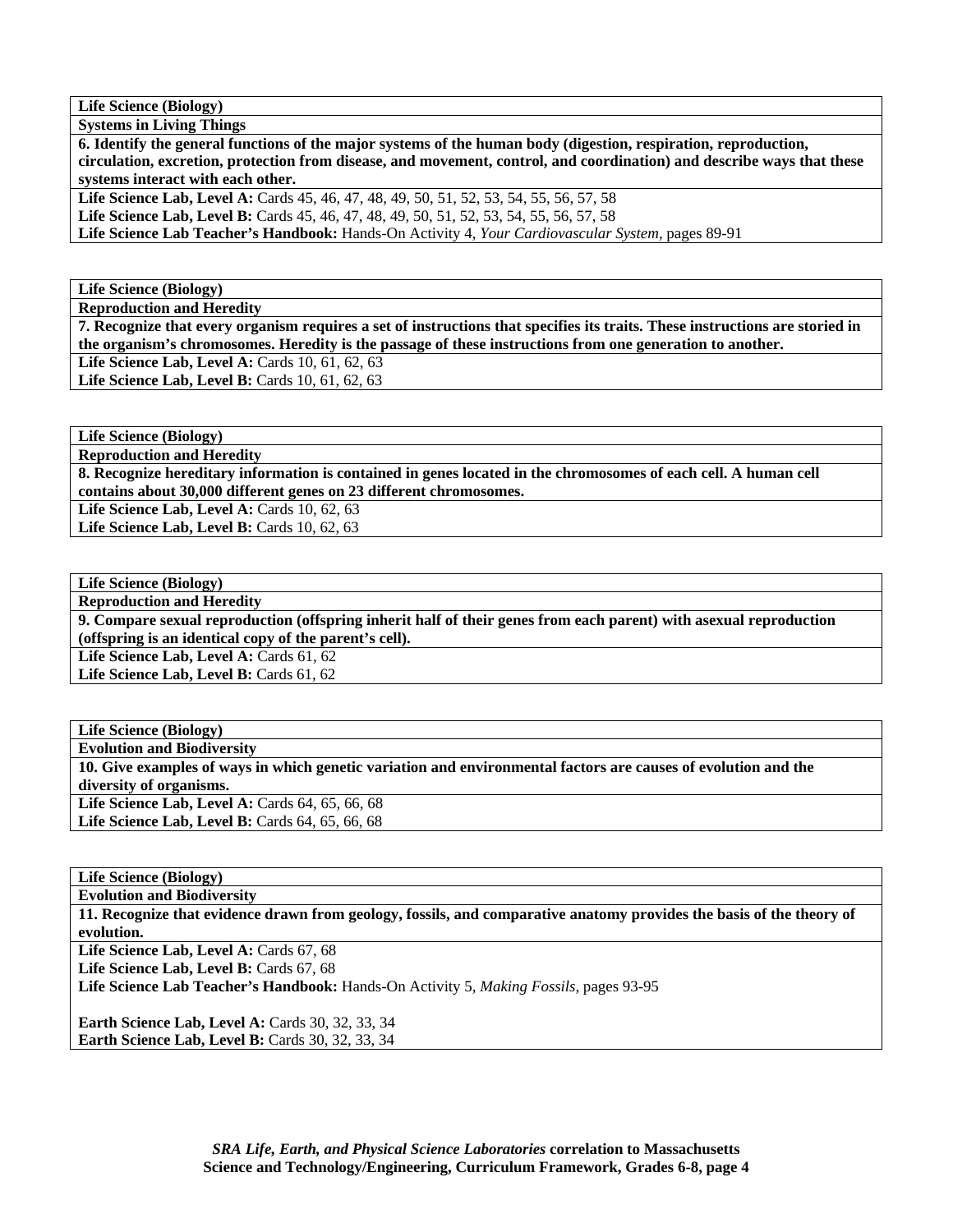**Life Science (Biology) Evolution and Biodiversity** 

**12. Relate the extinction of species to a mismatch of adaptation and the environment.** 

Life Science Lab, Level A: Cards 65, 66, 67, 86

Life Science Lab, Level B: Cards 65, 66, 67, 86

**Life Science (Biology)** 

**Living Things and Their Environment** 

**13. Give examples of ways in which organisms interact and have different functions within an ecosystem that enable the ecosystem to survive.** 

**Life Science Lab, Level A:** Cards 71, 72, 73, 74, 75, 76, 77

**Life Science Lab, Level B:** Cards 71, 72, 73, 74, 75, 76, 77

**Life Science Lab Teacher's Handbook:** Hands-On Activity 6, *How Much Does Energy Cost?,* pages 97-99

**Life Science (Biology)** 

**Energy and Living Things** 

**14. Explain the roles and relationships among producers, consumers, and decomposers in the process of energy transfer in a food web.** 

Life Science Lab, Level A: Cards 13, 76 Life Science Lab, Level B: Cards 13, 76

**Life Science (Biology) Energy and Living Things 15. Explain how dead plants and animals are broken down by other living organisms and how this process contributes to the system as a whole.**  Life Science Lab, Level A: Cards 13, 76, 78, 79 Life Science Lab, Level B: Cards `3, 76, 78, 79

**Life Science (Biology)** 

**Energy and Living Things** 

**16. Recognize that producers (plants that contain chlorophyll) use the energy from sunlight to make sugars from carbon dioxide and water through a process called photosynthesis. This food can be used immediately, stored for later use, or used by other organisms.** 

**Life Science Lab, Level A:** Cards 7, 16, 17, 76 **Life Science Lab, Level B: Cards 7, 16, 17, 76** 

**Life Science (Biology)** 

**Changes in Ecosystems Over Time** 

**17. Identify ways in which ecosystems have changed throughout geologic time in response to physical conditions, interactions among organisms, and the actions of humans. Describe how changes may be catastrophes such as volcanic eruptions or ice storms.** 

**Life Science Lab, Level A:** Cards 66, 67, 84, 86, 87, 88, 89, 90 **Life Science Lab, Level B:** Cards 66, 67, 84, 86, 87, 88, 89, 90

**Earth Science Lab, Level A: Cards 15, 17, 37, 42, 53, 54, 59, 60, 61, 86 Earth Science Lab, Level B:** Cards 15, 17, 37, 42, 53, 54, 59, 60, 61, 86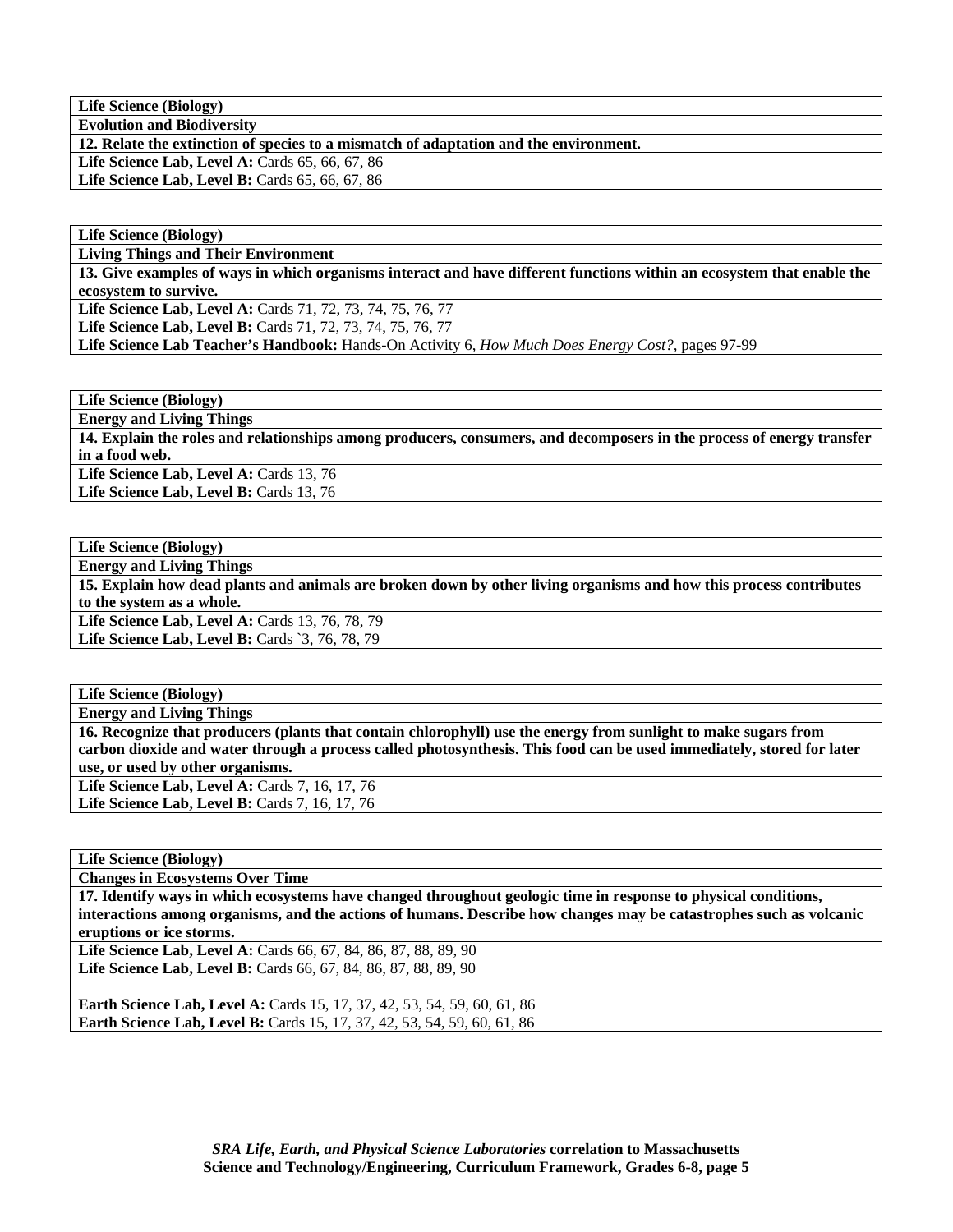**Life Science (Biology)** 

**Changes in Ecosystems Over Time** 

**18. Recognize that biological evolution accounts for the diversity of species developed through gradual processes over many generations.** 

Life Science Lab, Level A: Cards 65, 66 Life Science Lab, Level B: Cards 65, 66

**Physical Sciences (Chemistry and Physics) Properties of Matter 1. Differentiate between weight and mass, recognizing that weight is the amount of gravitational pull on an object.** 

**Physical Science Lab, Level A: Card 57 Physical Science Lab, Level B: Card 57** 

**Physical Sciences (Chemistry and Physics) Properties of Matter 2. Differentiate between volume and mass. Define density. Physical Science Lab, Level A: Card 2 Physical Science Lab, Level B: Card 2** 

**Physical Sciences (Chemistry and Physics)** 

**Properties of Matter** 

**3. Recognize that the measurement of volume and mass requires understanding of the sensitivity of measurement tools (e.g., rulers, graduated cylinders, balances) and knowledge and appropriate use of significant digits. Physical Science Lab, Level A: Card 2 Physical Science Lab, Level B: Card 2** 

**Physical Sciences (Chemistry and Physics) Properties of Matter 4. Explain and give examples of how mass is conserved in a closed system. Physical Science Lab, Level A: Cards 2, 9** Physical Science Lab, Level B: Cards 2, 9

**Physical Sciences (Chemistry and Physics) Elements, Compounds, and Mixtures 5. Recognize that there are more than 100 elements that combine in a multitude of ways to produce compounds that make up all the living and nonliving things that we encounter.**  Life Science Lab, Level A: Card 4 Life Science Lab, Level B: Card 4

Physical Science Lab, Level A: Cards 10, 11, 17 Physical Science Lab, Level B: Cards 10, 11, 17

**Physical Sciences (Chemistry and Physics)** 

**Elements, Compounds, and Mixtures** 

**6. Differentiate between an atom (the smallest unit of an element that maintains the characteristics of that element) and a molecule (the smallest unit of a compound that maintains the characteristics of that compound).**  Physical Science Lab, Level A: Cards 3, 4, 10, 11 Physical Science Lab, Level B: Cards 3, 4, 10, 11

> *SRA Life, Earth, and Physical Science Laboratories* **correlation to Massachusetts Science and Technology/Engineering, Curriculum Framework, Grades 6-8, page 6**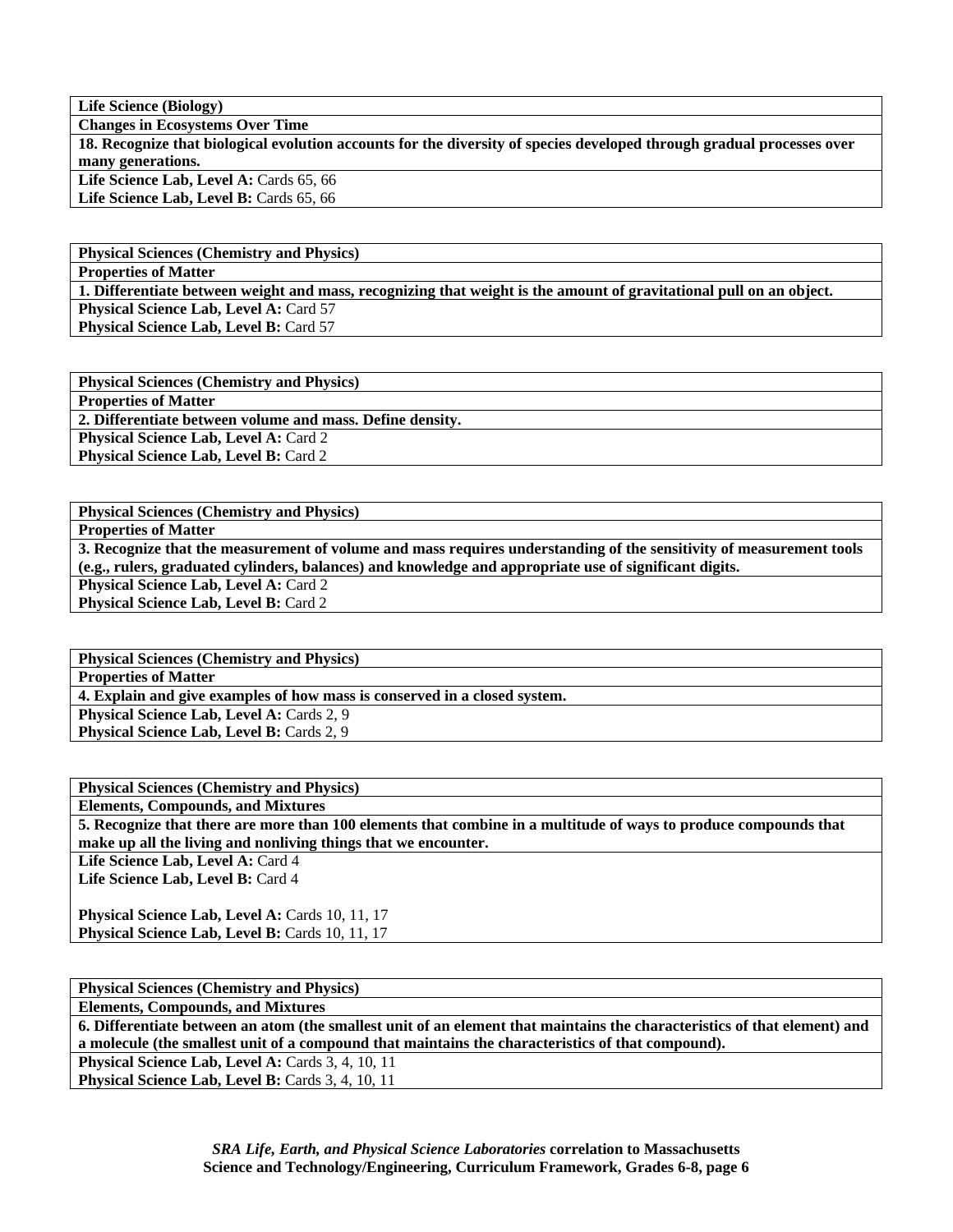| <b>Physical Sciences (Chemistry and Physics)</b>   |
|----------------------------------------------------|
| <b>Elements, Compounds, and Mixtures</b>           |
| 7. Give basic examples of elements and compounds.  |
| <b>Physical Science Lab, Level A: Cards 10, 11</b> |
| <b>Physical Science Lab, Level B: Cards 10, 11</b> |

| <b>Physical Sciences (Chemistry and Physics)</b>           |
|------------------------------------------------------------|
| <b>Elements, Compounds, and Mixtures</b>                   |
| 8. Differentiate between mixtures and pure substances.     |
| <b>Physical Science Lab, Level A: Cards 10, 11, 12, 13</b> |
| <b>Physical Science Lab, Level B:</b> Cards 10, 11, 12, 13 |

| <b>Physical Sciences (Chemistry and Physics)</b>                                                               |
|----------------------------------------------------------------------------------------------------------------|
| <b>Elements, Compounds, and Mixtures</b>                                                                       |
| 9. Recognize that a substance (element or compound) has a melting point and a boiling point, both of which are |
| independent of the amount of the sample.                                                                       |
| <b>Physical Science Lab, Level A: Cards 5, 6, 10, 11</b>                                                       |
| <b>Physical Science Lab, Level B:</b> Cards 5, 6, 10, 11                                                       |
|                                                                                                                |

**Physical Sciences (Chemistry and Physics) Elements, Compounds, and Mixtures** 

**10. Differentiate between physical changes and chemical changes.** 

**Physical Science Lab, Level A:** Cards 8, 9, 27, 28, 29, 30

**Physical Science Lab, Level B:** Cards 8, 9, 27, 28, 29, 30

**Physical Science Lab Teacher's Handbook:** Hands-On Activity 2, *Chemical Reaction Rates,* pages 81-83

| <b>Physical Sciences (Chemistry and Physics)</b>                                                                        |
|-------------------------------------------------------------------------------------------------------------------------|
| <b>Motion of Objects</b>                                                                                                |
| 11. Explain and give examples of how the motion of an object can be described by its position, direction of motion, and |
| speed.                                                                                                                  |
| <b>Physical Science Lab, Level A: Cards 50, 51</b>                                                                      |
| <b>Physical Science Lab, Level B: Cards 50, 51</b>                                                                      |

| <b>Physical Sciences (Chemistry and Physics)</b>                     |
|----------------------------------------------------------------------|
| <b>Motion of Objects</b>                                             |
| 12. Graph and interpret distance vs. time graphs for constant speed. |
| <b>Physical Science Lab, Level A: Card 51</b>                        |
| <b>Physical Science Lab, Level B: Card 51</b>                        |

| <b>Physical Sciences (Chemistry and Physics)</b>                                                                     |
|----------------------------------------------------------------------------------------------------------------------|
| <b>Forms of Energy</b>                                                                                               |
| 13. Differentiate between potential and kinetic energy. Identify situations where kinetic energy is transformed into |
| potential energy and vice versa.                                                                                     |
| Physical Science Lab, Level A: Cards 36, 37, 39, 40, 41, 42                                                          |
| <b>Physical Science Lab, Level B:</b> Cards 36, 37, 39, 40, 41, 42                                                   |
|                                                                                                                      |